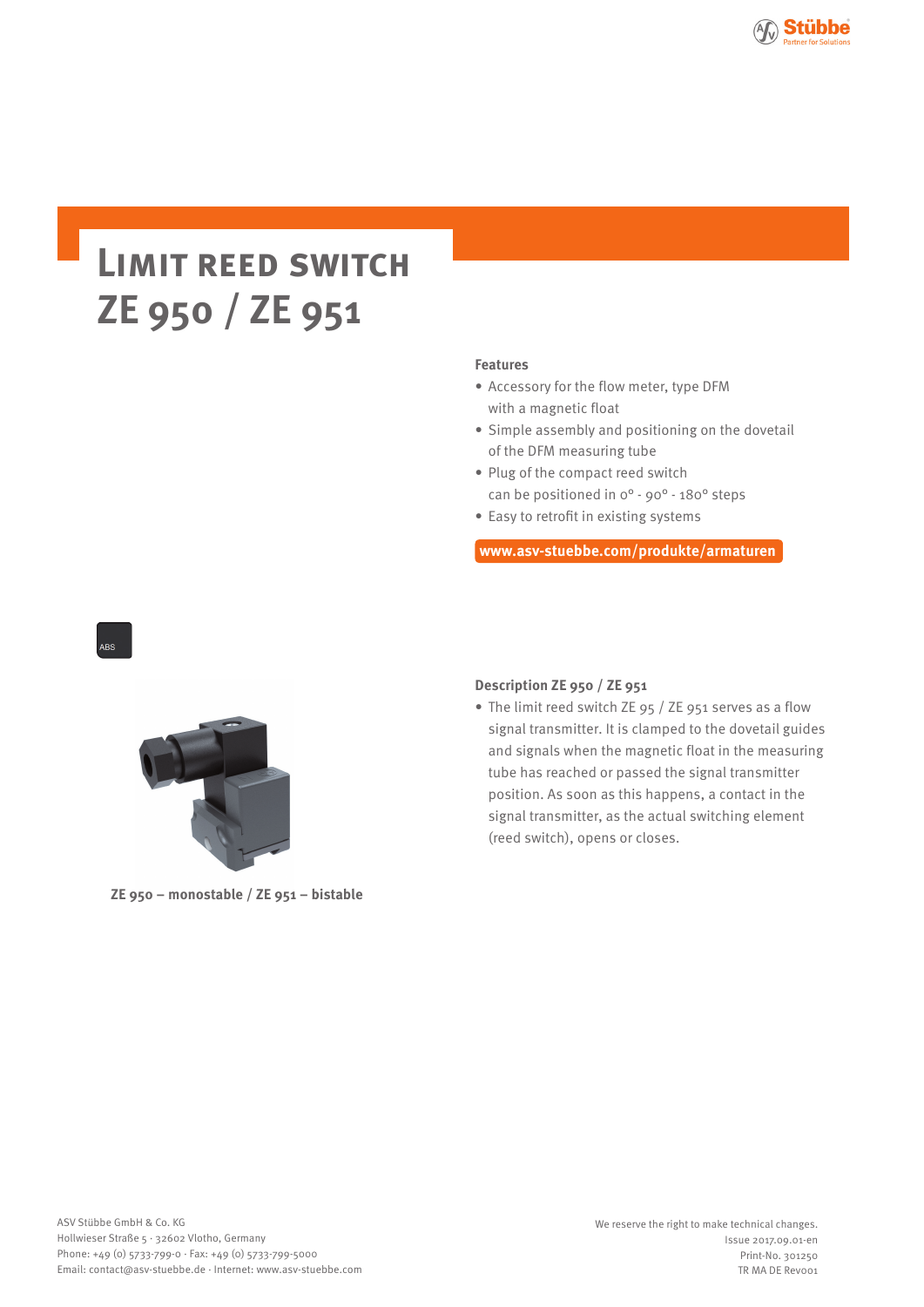# **Limit reed switch ZE 950 / ZE 951**

#### **Function**

ZE 950 – monostable (normally open contact (NO)):

• The contact is closed when the float is directly at the height of the signal transmitter. It opens as soon as the float moves up or down, i.e. when the flow increases or decreases.

ZE 951 – bistable (normally open contact (NO)/ normally closed contact (NC)):

• The contact is closed (normally open contact) or opened (normally closed contact), as soon as the magnetic float moves up from below to approach the signal transmitter or is at the direct height of the signal transmitter. If the float goes above the signal transmitter, the switching state remains unaffected. The switching state is only canceled if the float goes below the signal transmitter.

#### **ASV-Stübbe resistance guide**

• www.asv-stuebbe.de/pdf\_resistance/300051.pdf

#### **Housing**

• ABS

#### **Ambient temperature**

 $• 0 - 55 °C$ 

#### **Connector plug**

• according to DIN EN 175301-803

#### **Voltage**

• 0–230 V AC/DC, 50/60 Hz

#### **Switching current**

• 0.5 A (max.)

### **Electric switching capacity**

• 10 VA (max.)

#### **Resistance**

 $\bullet$  < 150 mOhm

#### **Insulation resistance**

 $\bullet$  > 10<sup>10</sup> Ohm

#### **Hysteresis**

• 10 mm

#### **Type of protection**

• IP 65 with mounted connector plug

#### **Connection cable**

- Cable outside diameter: 4–6 mm
- Nominal cross-section: 1.5 mm<sup>2</sup> (max.)

#### **Color**

• anthracite gray